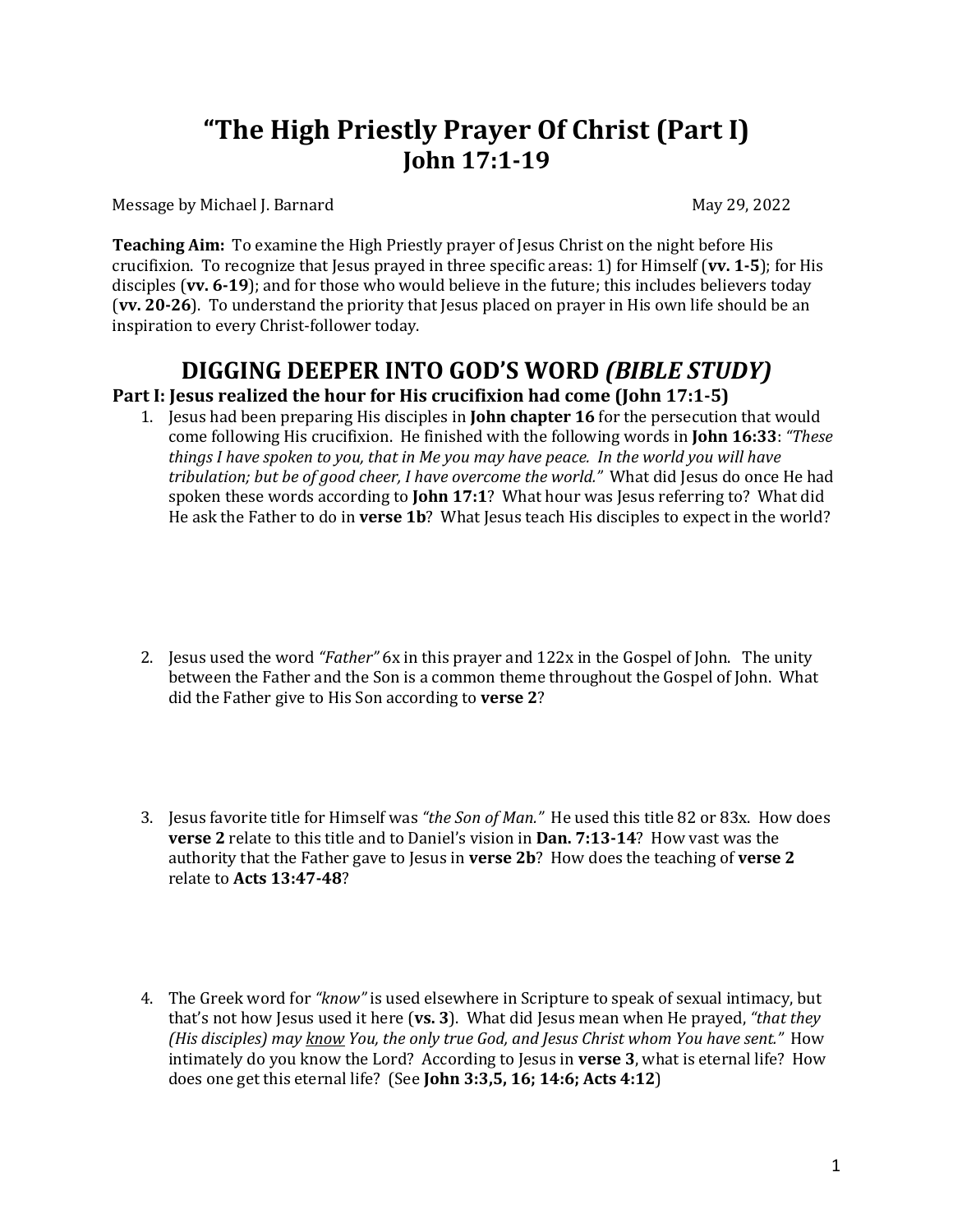- 5. What are some ways that Jesus Christ glorified the Father through His public ministry on earth (vs. 4)? What work was lesus referring to in verse 4? William MacDonald wrote, "As the Lord uttered these words, He was speaking as if He had already died, been buried, and risen again. He had glorified the Father by His sinless life, by His miracles, by His suffering and *death, and by His resurrection.*" Could anything stop Jesus from going to the cross?
- 6. Verse 5 points to the eternality of Jesus Christ. Usually when Jesus refers to the world, He is referring to fallen humanity, but in this particular case, He is referring to planet earth. What can we learn about Jesus from **John 1:1-3, 14** and **Col. 1:15-17**) The Jehovah's Witnesses teach that Jesus Christ is a created being and not God. According to John 1:1-3; Col. 1:15-**17; and Heb. 1:10-12**, is this claim true or false?

#### **Part II: Jesus prayed for the unity of His disciples (John 17:6-12)**

- 1. What did Jesus mean when He said, I have manifested Your Name (vs. 6)? Names mean a lot in the Bible, what can we learn about God the Father from His names? Believers are a love gift from the Father to the Son. Does the Son reciprocate this love gift back to the Father in 1 Cor. 15:27-28? If so, how?
- 2. The coming of Christ was Trinitarian in nature: the Father sent the Son to be the Savior of the world; the Son redeemed His people from their sin; and the Holy Spirit applies salvation to believer's everyday lives. What does this mean for you personally?
- 3. In **verse 8** we once again see that Jesus spoke what the Father told Him to speak. What do we find Jesus doing for those who believe in Him (vs. 8)? What startling revelation did Jesus make in **verse 9**? Does this surprise you? Why? It is important to note that there were times when Jesus did pray for unbelievers. (See Luke 23:33-34) Note: it is comforting to know that Jesus continues His work of intercession for us today in heaven. (See Rom **8:34; Heb. 7:24-25**)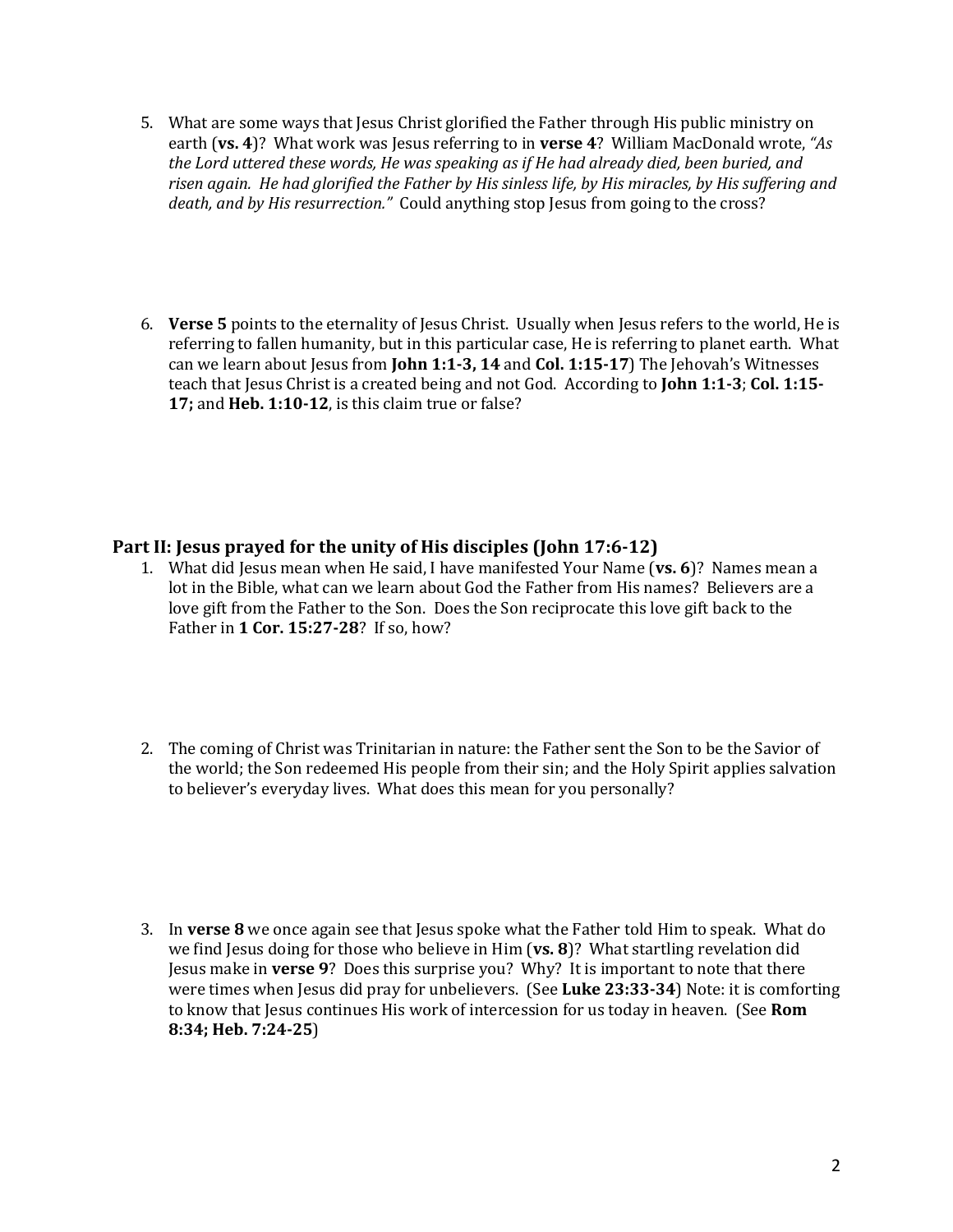- 4. In **verse 10** we see the perfect unity between the Father and the Son along with the body of Christ, the Church. Today we are included in that very special union by grace through faith in Christ. Have you ever wondered why you are on planet earth? The Westminster Shorter Catechism question 1 reads, "What is the chief end of man?" What is the answer to this question? (Hint: Search online.) How does this answer relate to verse 10?
- 5. At the moment of Jesus prayer, the crucifixion is so sure to happen that Jesus speaks as if it already had. How does Jesus address the Father in **verse 11**? Is this unusual? If so, how? Who does Jesus ask the Father to protect? Why?
- 6. What did Jesus do for His disciples while He was in on earth ( $v_s$ , 12)? Why was this especially important for the disciples of Jesus? (See 1 Pet. 5:8) Has the enemy ever attacked you when you took a step forward spiritually? Did you keep pressing on or quit?
- 7. Who is the only disciple that Jesus did not keep (vs. 12)? Why? Was Judas ever saved, or did he just pretend to be? (See Psa. 41:9) What can we learn about the eternal security of the born-again believer in **John 10:27-30**? Jesus called Judas "the son of perdition" in **verse 12.** What other major character in the Bible is also called by this title? (See 2 Thess. 2:3) What does this teach us about the character of Judas?

#### **Part III: Jesus asked the Father to sanctify believers by His truth, reminding them that God's Word is truth (John 17:13-19)**

- 1. What central theme within the ministry of Jesus is found in **verse 13**? (See **John 15:11; 16:23-24**) How has coming to faith in Christ brought joy into your life? Are Christians in a win/win situation as they go through the challenges of life? Is this truth a comfort to you?
- 2. Regeneration radically changes us; Satan hates the thought of someone being saved by grace through faith in Jesus Christ. According to verse 14, how will the world system respond to those who come to faith in Christ? Does this surprise you? What are some ways that your life has changed since coming to Christ? (See Eph. 2:1-5; 2 Cor. 5:17)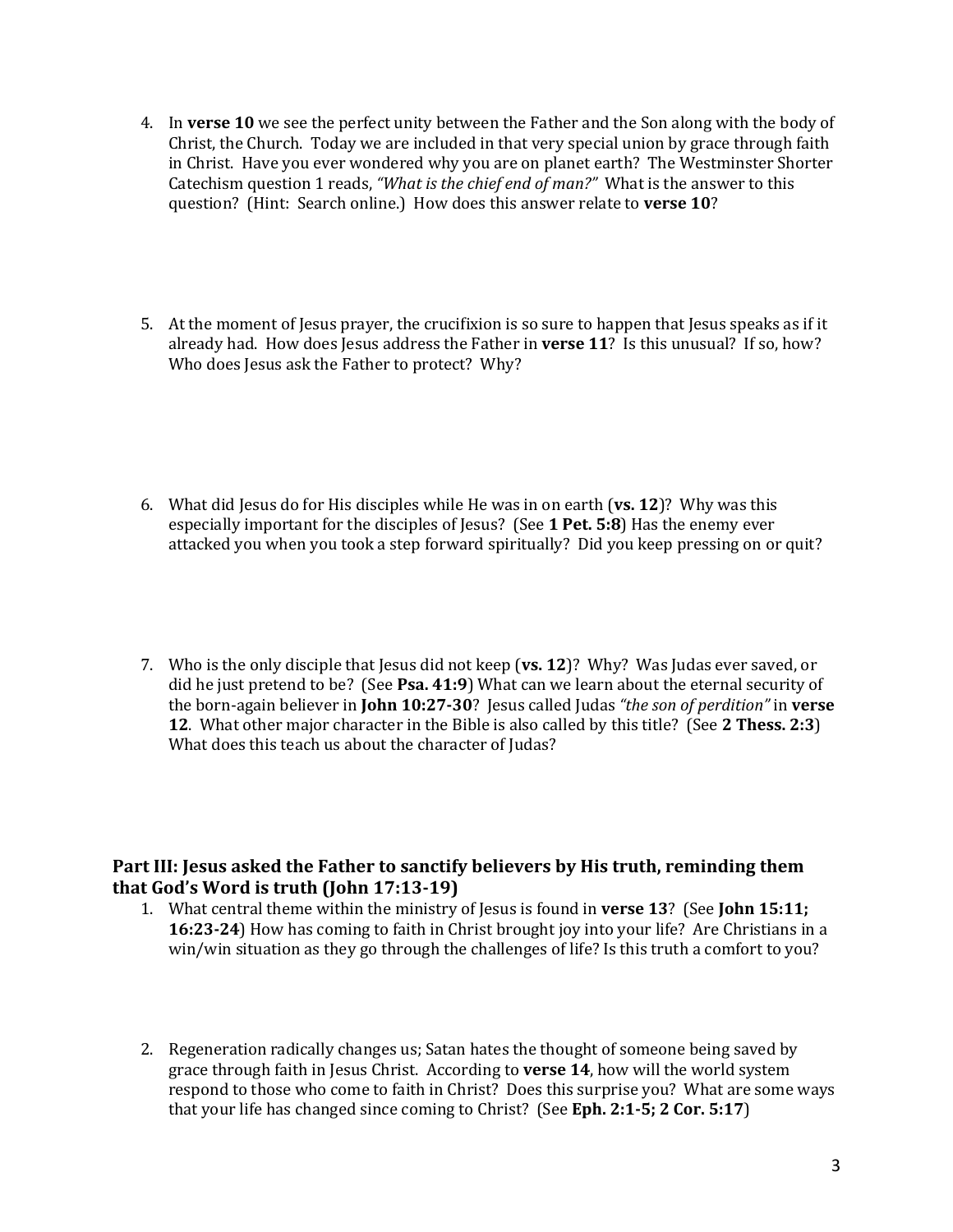- 3. It was the prayer of Jesus that His disciples would be delivered from the evil one. What should the Lord's prayer really be called? What did Jesus teach His disciples in this prayer? (See **Matt. 6:8-13**)
- 4. How did Jesus specifically pray for His disciples in **verse 15**? Note: It is important for Christians not to take themselves out of the world, but rather to remain in meaningful contact with it. Why? Why is it important to take the gospel message outside of the four walls of the church? What are some ways that you are personally doing this? What kind of outside organizations are you involved with as you try to reach the world for Christ?
- 5. What did Jesus mean when He said in verse 16, "They are not of the world, just as I am not of *the world?"* When Jesus speaks of "the world," He is most often speaking of the evil world system that is under the direction of the god of this age, Satan. Why is it important for Christians to be especially careful when involved in organizations that don't adhere to the same Judeo-Christian values that we do?
- 6. What does the word "sanctification" mean? When does the sanctification process begin and when does it end? What is "truth" according to Jesus? R.C. Sproul wrote, "Our sanctification *comes from the Word of God and from the truth that is poured into our souls, truth that renews our minds, renews our thinking, and renews our lives."* What do we learn from **Rom. 12:1-2** about renewing our minds? Have you experienced this in your own life?
- 7. Jesus Christ is the ultimate Apostle (one who is sent). (See **Heb. 3:1-2a**) What do we learn about the disciples of Christ in verse 18? Note: We may long for heaven, but it's on earth where the work needs to be done. If there is one thing that we can't do in heaven, it is to evangelize those who are on earth. What are you doing about it?
- 8. In what way does Jesus sanctify Himself (vs. 19)? Jesus set Himself apart to fulfill His Father's will and that would include dying on the cross in just a matter of hours. According to **verse 19b**, what was the purpose behind this sanctification? Note: Christ's death on the cross would sanctify us for the work that God has called us to do on earth. It is the blood of Christ that makes us holy and sets us apart for service to God.